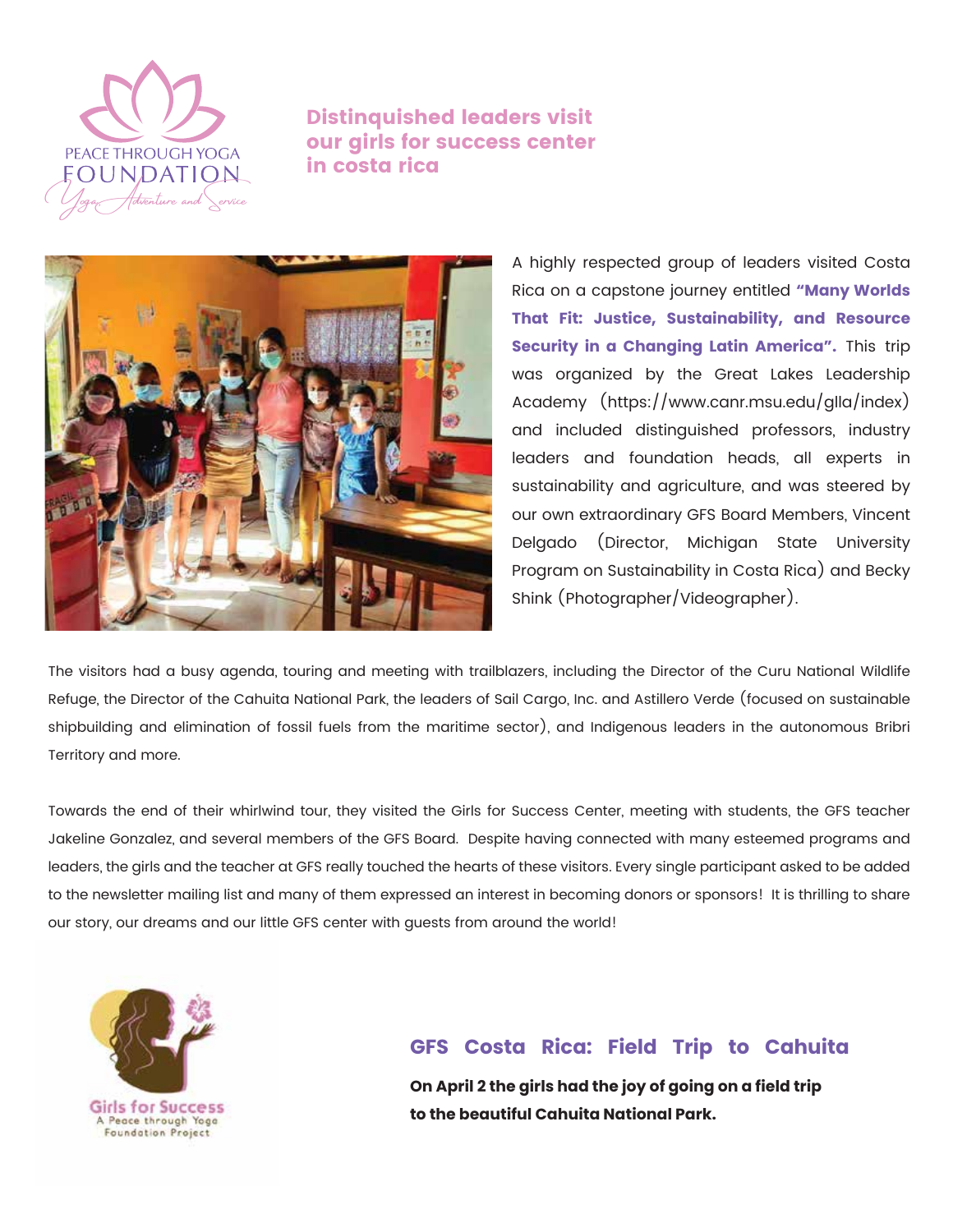

Such outings offer these young women an adventure and an escape from their daily routines. Opportunities to do this with their families may be limited or non-existent, even though the park is less than 30 minutes away from Hone Creek. In addition to learning about the flora and fauna of the area, it served as an excellent opportunity for play and for sharing with their peers in a deeper way and in a different environment. They hiked along the pathways of the park, ate a picnic lunch (lovingly prepared by teacher Jacky) and then enjoyed a relaxing and refreshing swim in the exuberant turquoise waters of Cahuita beach.

#### [Donate \\$150 for a future field trip](https://www.girlsforsuccess.org/donate)



### **GFS Dominica: Good Deeds Day**

Our Girls for Success program that we support on the island of Dominica embraced a global day called "Good Deeds Day" that unites millions of volunteers from 108 countries to do good deeds for the benefit of others and the planet. Director extraordinaire, Valerie Sherry Honore, enhanced it by making it a four part plan of capacity building, entrepreneurship and volunteerism. .

[Read more about GFS Dominica](https://www.peacethroughyoga.org/girls-for-success-dominica)

\* a community beautification project was completed in one of the rural communities on the north side of the island.

\* a Sip & Paint Capacity Building Workshop for potential volunteers was a means of using art to equip participants with the foundational knowledge, skills and aptitude necessary to work with vulnerable groups, particularly youth.

\* the girls joined a career and entrepreneurship brunch, titled, "She Wins! Girlhood Brunchon" (see picture) on April 23, with the goal of empowering them to explore alternative, viable forms of careers by questioning cultural, social and economic limitations.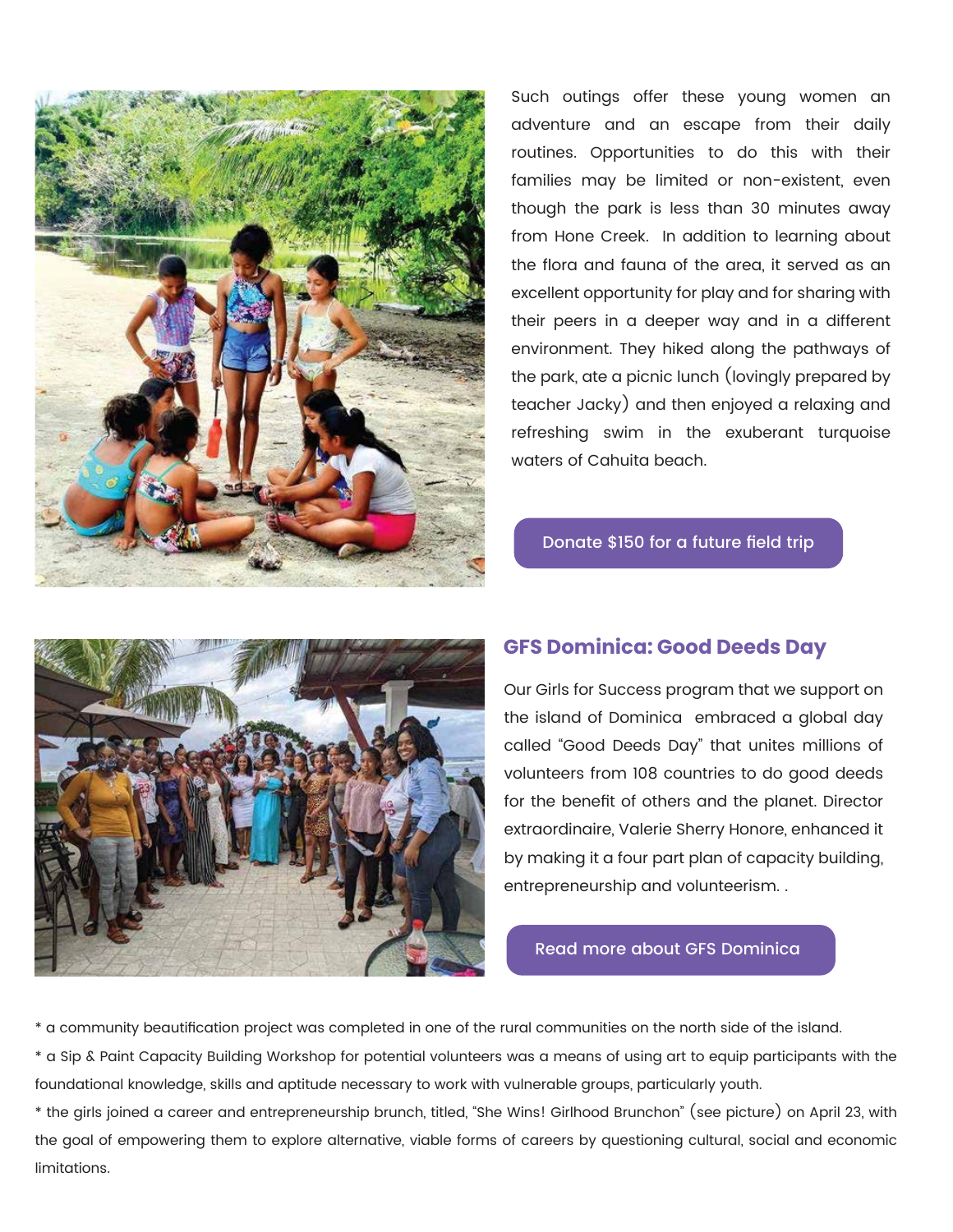\* the fourth part in this series, A Girl's Self-Development Tea Party, will be held in June 2022. The girls in our program will be taught social and dining etiquette, self and body care practice, self-worth and self-esteem habits as well as effective interpersonal skills.



## **Dominica - Feb 4-11, 2023**

Join us as we travel to the beautiful island of Dominica where you will have the opportunity to hike through the rainforest, swim in unique waterfalls and mountain pools, sea kayak in turquoise waters, and snorkel through unique underwater volcanic bubbles while you explore the diverse sea-life at Dominica's premier marine reserve. Healthy meals, fresh fruit juices, daily yoga, and a spa treatment all included during your stay at the Jungle Bay Resort.

[Click here to see detailed itinerary](https://www.peacethroughyoga.org/retreat-dominica)

# **Future PTYF Yoga, Adventure and Service Retreats:**

í

- [\\* Dominica: Caribbean Adventure November 5-12, 2022](https://www.peacethroughyoga.org/retreat-dominica) 
	- [\\* Dominica: Caribbean Adventure February 4-11, 2023](https://www.peacethroughyoga.org/retreat-dominica)
- [\\* Morocco: Trekking the Atlas Mountains to Riding Camels April 20-30, 2023](https://www.peacethroughyoga.org/retreat-morocco)
	- [\\* Camino de Santiago: A Transformational Journey May 2023](https://www.peacethroughyoga.org/retreat-spain)
	- [\\* Costa Rica: A Women's Journey to the Self November 4-11, 2023](https://www.peacethroughyoga.org/retreat-costa-rica)

\* India: International Yoga Festival - February/March 2024 (information coming late summer)

To book a retreat, call our Reservations Manager, Susie Morwick, at 317-544-8391